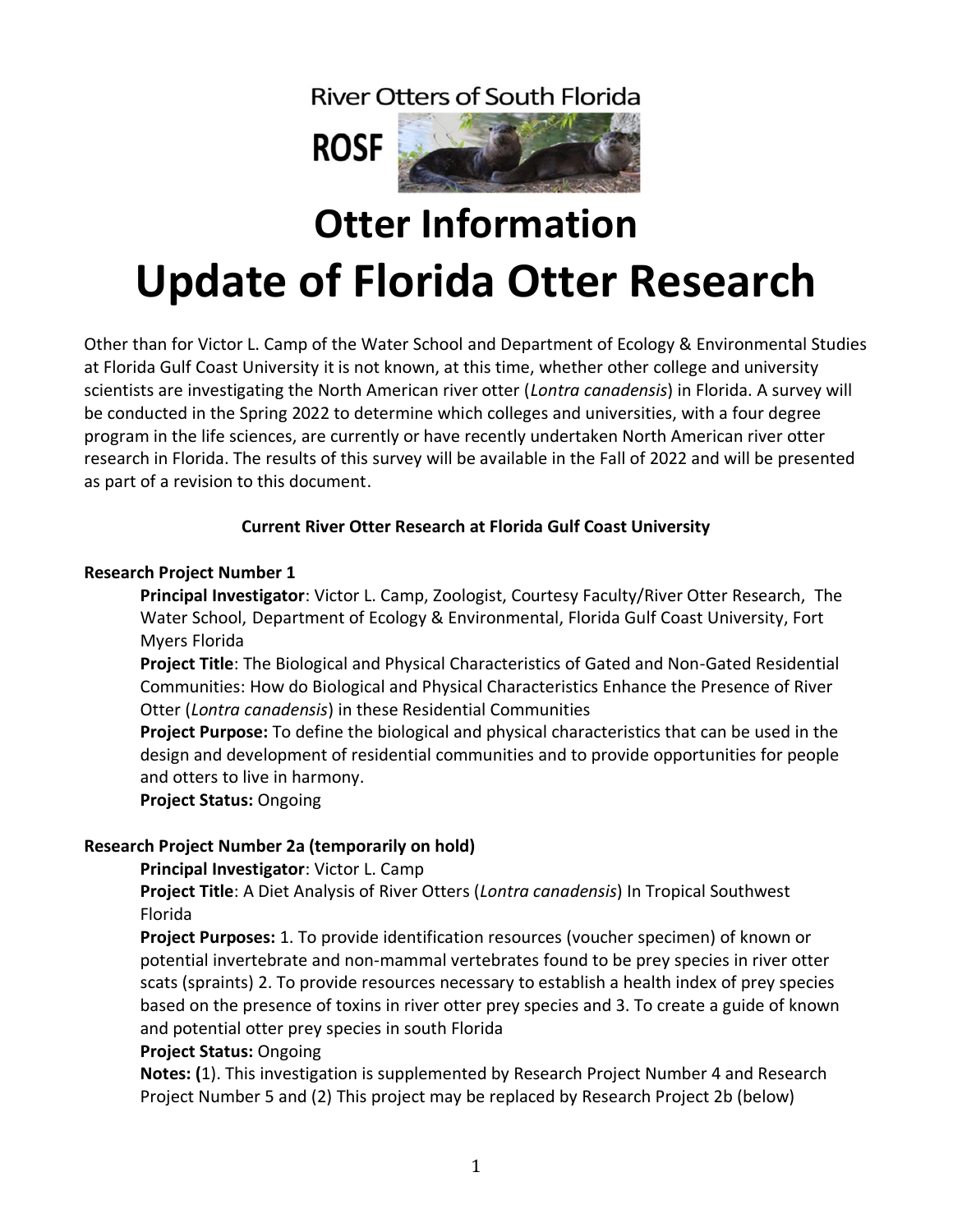## **Research Project Number 2b**

**Principal Investigators**: Victor L. Camp and others at Florida Gulf Coast University **Project Title:** Using eDNA, extracted from scats(feces), to define the diet and identification of river otters in southwest Florida.

**Project Purposes:** 1. To provide identification resources (species specific eDNA voucher samples) of known or potential invertebrate and non-mammal vertebrates found to be prey species in river otter scats (spraints); 2. To create an eDNA guide of known and potential otter prey species in south Florida using known and field acquired and determined eDNA signatures from samples collected in southwest Florida; 3. To define the sex and specific identity of river otter specimens for use in future otter population studies; and 4. To maintain these prey and otter specimen specific eDNA voucher samples in a FGCU digital database for future use.

## **Research Project Number 3**

## **Principal Investigator**: Victor L. Camp

**Project Title**: The Presence and Activities of Coastal Marine Otters in Southwest Florida **Project Purpose:** A feasibility study to evaluate the potential for a graduate student to undertake continuation of this scientific investigation for a Master of Science degree at Florida Gulf Coast University

**Project Status:** Field work began in February 2019, was postponed due to Covid 19, and will resume in the Spring of 2022

## **Research Project Number 4**

**Principal Investigator**: Victor L. Camp

**Project Title:** Identification of Non-native Fishes as Prey of the River Otter (*Lontra canadensis*) in South Florida

**Project Purpose:** To determine the non-native fish species potentially consumed by the river otter and other piscivorous mammals and birds and to develop a supplemental guide for identification and population presence of Non-native fishes of Florida **Project Status:** Ongoing

**Note:** This investigation is supplemental to Research Project Number and Project Number 5

## **Research Project Number 5**

**Principal Investigator**: Victor L. Camp

**Project Title**: The River Otter (*Lontra canadensis*) as a Bio-indicator of the Health of Aquatic Environments in Southwest Florida.

**Project Purpose:** To provide data on river otter health collected from necropsy of road-killed and fur trapper carcasses

**Project Status:** Ongoing

**Note:** This investigation is supplemented by Project Number 2 and Project Number 4

(continued)